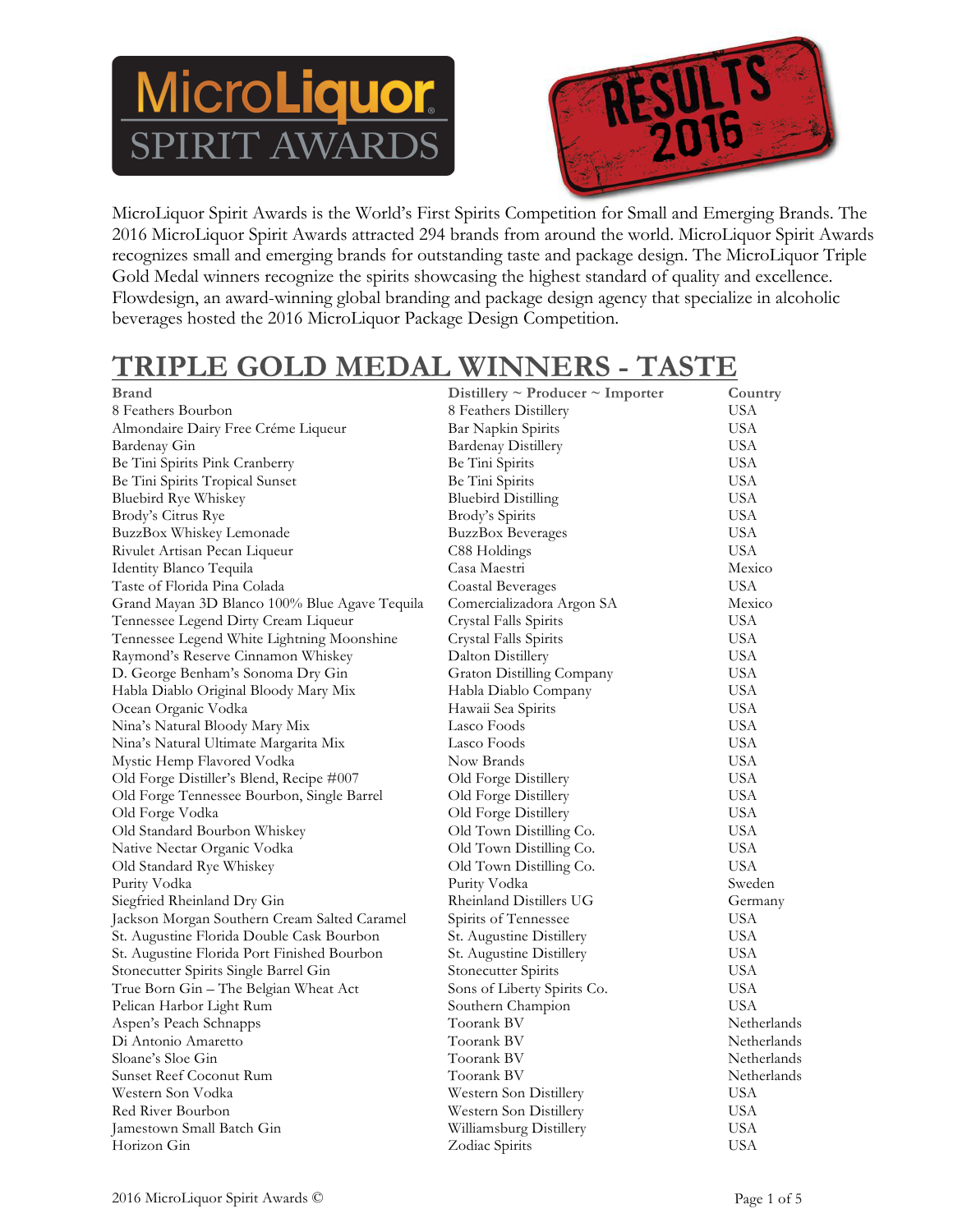



#### **GOLD MEDAL WINNERS - TASTE**

| <b>Brand</b>                                                         | Distillery $\sim$ Producer $\sim$ Importer | Country            |
|----------------------------------------------------------------------|--------------------------------------------|--------------------|
| Bardenay Lemon Vodka                                                 | <b>Bardenay Distillery</b>                 | <b>USA</b>         |
| 1803 Single Malt 10 Year Old Irish Whiskey                           | Barr an Uisce, Niche Import Co.            | Ireland            |
| Wicklow Rare Small Batch Blended Irish Whiskey                       | Barr an Uisce, Niche Import Co.            | Ireland            |
| Bluebird Four Grain Bourbon                                          | <b>Bluebird Distilling</b>                 | <b>USA</b>         |
| <b>BuzzBox Cosmo</b>                                                 | <b>BuzzBox Beverages</b>                   | <b>USA</b>         |
| BuzzBox Perfect Margarita                                            | <b>BuzzBox Beverages</b>                   | <b>USA</b>         |
| Cabresto Don Silverio Reserve Añejo                                  | Cabresto Tequila                           | Mexico             |
| Cabresto Don Silverio Reserve Extra Añejo                            | Cabresto Tequila                           | Mexico             |
| Chuckanut Bay Distillery Bourbon                                     | Chuckanut Bay Distillery                   | <b>USA</b>         |
| Taste of Florida Spicy Bloody Mary                                   | <b>Coastal Beverages</b>                   | <b>USA</b>         |
| Grand Mayan Ultra Aged 100% Blue Agave Tequila                       | Comercializadora Argon SA                  | Mexico             |
| Tennessee Legend Créme Brulee Cream Liqueur                          | Crystal Falls Spirits                      | <b>USA</b>         |
| Tennessee Legend Salted Caramel Whiskey                              | Crystal Falls Spirits                      | <b>USA</b>         |
| Raymond's Reserve Corn Whiskey                                       | Dalton Distillery                          | <b>USA</b>         |
| Barrel Finished Hopped Gin                                           | Gray Skies Distillery                      | <b>USA</b>         |
| Afrohead Briland07 Rum                                               | Harbour Island Rum Company                 | Trinidad           |
| Afrohead XO Rum                                                      | Harbour Island Rum Company                 | Trinidad           |
| Battle Standard 142 Barrel Finished Gin                              | KO Distilling                              | <b>USA</b>         |
| Nina's Natural Michelada Mix                                         | Lasco Foods                                | <b>USA</b>         |
| KoHana Kea Hawaiian Agricole Rum                                     | Manulele Distillers                        | <b>USA</b>         |
| Kokoleka Hawaiian Rum Crafted with Cacao & Honey Manulele Distillers |                                            | <b>USA</b>         |
| Marauda Rum STEELPAN                                                 | Marauda Rum                                | <b>USA</b>         |
| Old Forge Unaged Corn, Recipe #001                                   | Old Forge Distillery                       | <b>USA</b>         |
| Old Standard Corn Whiskey Moonshine                                  | Old Town Distilling Co.                    | <b>USA</b>         |
| Old Town Organic Gin                                                 | Old Town Distilling Co.                    | <b>USA</b>         |
| Ron Ramon Tremols XO                                                 | R. Tremols & Sons                          | Dominican Republic |
| Ron Ramon Reserva Unica                                              | R. Tremols & Sons                          | Dominican Republic |
| Uprising American Single Malt Whiskey                                | Sons of Liberty Spirits Co.                | <b>USA</b>         |
| XIII Kings Vodka                                                     | Southern Champion                          | <b>USA</b>         |
| Andrew John's Premium Gin                                            | Southern Champion                          | <b>USA</b>         |
| Jackson Morgan Southern Cream Whipped                                | Spirits of Tennessee                       | <b>USA</b>         |
| St. Augustine Pot Distilled Rum                                      | St. Augustine Distillery                   | <b>USA</b>         |
| Rooster Cream Liqueur                                                | Three Roosters Company                     | <b>USA</b>         |
| Titomirov Vodka                                                      | Titomirov Vodka                            | <b>USA</b>         |
| Van Meer's Stroopwafel Liqueur                                       | Toorank BV                                 | Netherlands        |
| Yorktown Small Batch Silver Rum                                      | Williamsburg Distillery                    | <b>USA</b>         |
| William Wolf Coffee Whiskey                                          | William Wolf                               | <b>USA</b>         |
| Molly's Mix                                                          | Zea Mix                                    | <b>USA</b>         |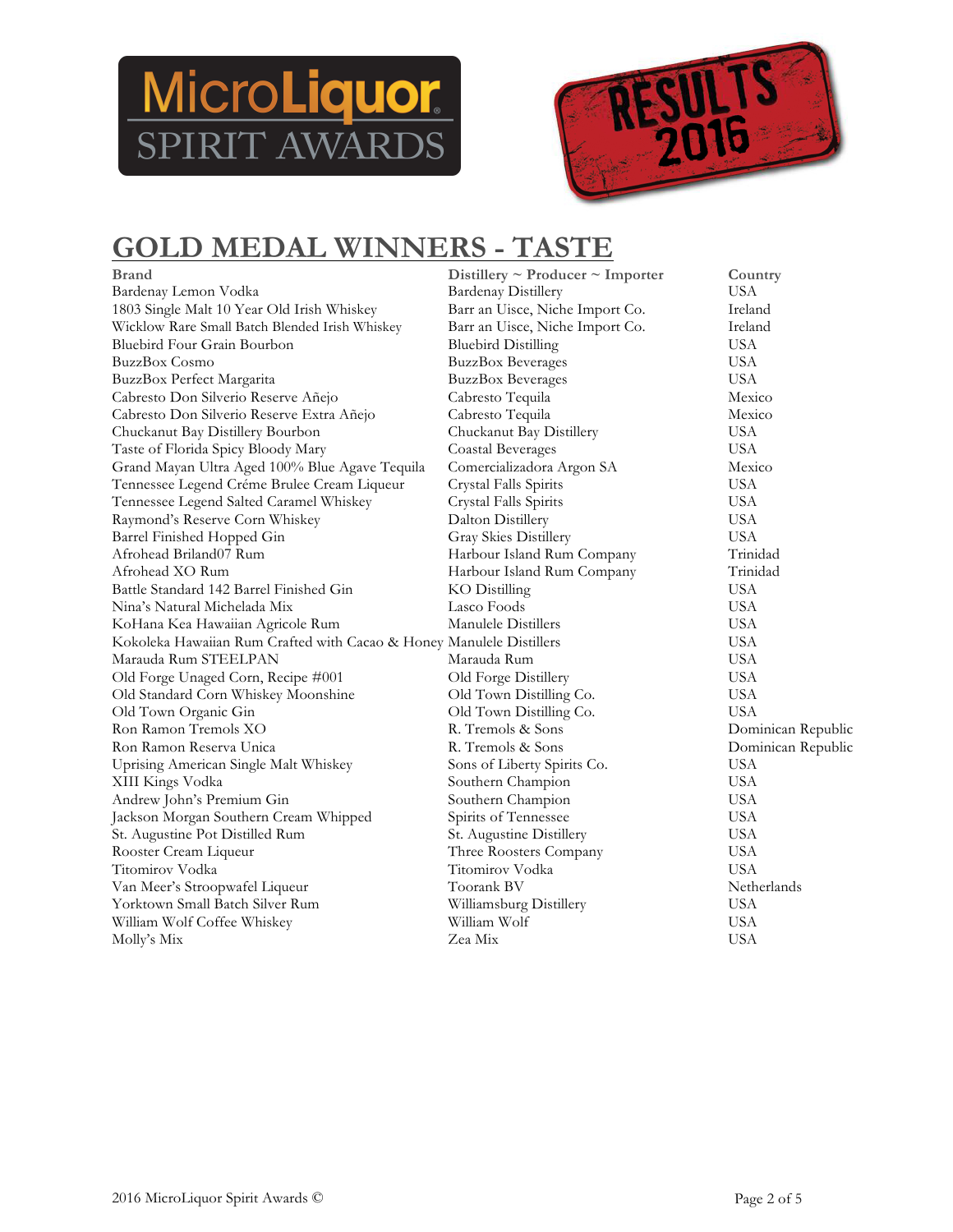



### **SILVER MEDAL WINNERS - TASTE**

**Brand Distillery ~ Producer ~ Importer Country** 8 Feathers Vanilla Bean Whiskey 8 8 Feathers Distillery USA<br>Bardenay Ginger Rum Bardenay Distillery USA Bardenay Ginger Rum Bardenay Distillery USA<br>Bluebird Juniperus Gin Bluebird Distilling USA Bluebird Juniperus Gin Tennessee Legend Cinnamon Whiskey Crystal Falls Spirits USA Tennessee Legend Coffee Moonshine Crystal Falls Spirits USA<br>Old Forge Rum Old Forge Distillery USA Old Forge Rum Old Forge Distillery USA Crooked Fox Blended Bourbon Whiskey Southern Champion USA Dixie's Dream Liqueur Toorank BV Netherlands Rooster Aged Rum Three Roosters Company USA Rooster Coconut Rum Three Roosters Company Fig Flavored Vodka Tree of Life Spirits Co. Israel Unique Añejo Mezcal Unique Tequila Co. Mexico Unique Extra Añejo Mezcal Unique Tequila Co. Mexico Mary's Bloody Mix Zea Mix USA

- 
- Dominican Republic

#### **BRONZE MEDAL WINNERS - TAS**

- **Brand Distillery ~ Producer ~ Importer Country BuzzBox Bloody Mary BuzzBox Beverages COUNTY COUNTY BUZZBOX Beverages COUNTY** BuzzBox Bloody Mary Three Soju China Tennessee Legend Apple Pie Whiskey Crystal Falls Spirits USA Arak Ezra Fessy Ezra Araks Lebanon Pelican Harbor Dark Rum Southern Champion USA Three Cocks Vodka Three Roosters Company USA Rooster Gin Three Roosters Company USA Rooster Strawberry Vodka Three Roosters Company USA Spatea Liqueur + Twinnings Earl Grey Tea Toorank BV Poland Unique Blanco Mezcal Unique Tequila Co. Mexico Unique Reposado Mezcal Unique Tequila Co. Mexico Mo's Margarita Mix Zea Mix USA
-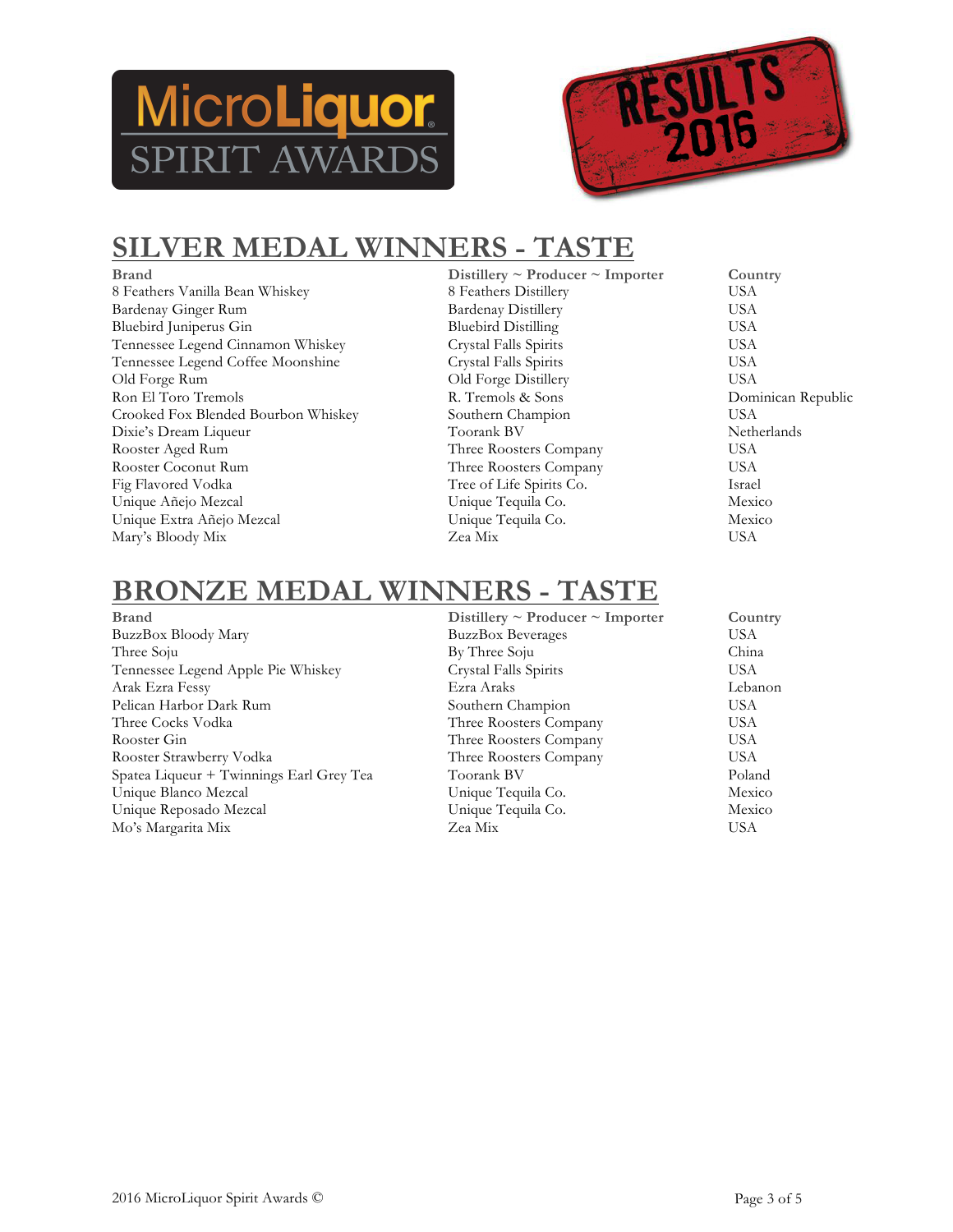



#### **GOLD MEDAL WINNERS – PACKAGE & DESIGN**

| <b>Brand</b>                                                         | Distillery $\sim$ Producer $\sim$ Importer | Country     |
|----------------------------------------------------------------------|--------------------------------------------|-------------|
| Bardenay Gin                                                         | <b>Bardenay Distillery</b>                 | <b>USA</b>  |
| Bardenay Lemon Vodka                                                 | <b>Bardenay Distillery</b>                 | <b>USA</b>  |
| Be Tini Spirits Pink Cranberry                                       | Be Tini Spirits                            | <b>USA</b>  |
| Be Tini Spirits Tropical Sunset                                      | Be Tini Spirits                            | <b>USA</b>  |
| Bluebird Four Grain Bourbon                                          | <b>Bluebird Distilling</b>                 | <b>USA</b>  |
| Bluebird Juniperus Gin                                               | <b>Bluebird Distilling</b>                 | <b>USA</b>  |
| Bluebird Rye Whiskey                                                 | <b>Bluebird Distilling</b>                 | <b>USA</b>  |
| Identity Blanco Tequila                                              | Casa Maestri                               | Mexico      |
| Grand Mayan 3D Blanco Blue Agave Tequila                             | Comercializadora Argon SA                  | Mexico      |
| Grand Mayan Ultra Aged Blue Agave Tequila                            | Comercializadora Argon SA                  | Mexico      |
| D. George Benham's Sonoma Dry Gin                                    | Graton Distilling Company                  | USA         |
| Afrohead Briland07 Rum                                               | Harbour Island Rum Company                 | Trinidad    |
| Afrohead XO Rum                                                      | Harbour Island Rum Company                 | Trinidad    |
| Ocean Organic Vodka                                                  | Hawaii Sea Spirits                         | USA         |
| KoHana Kea Hawaiian Agricole Rum                                     | Manulele Distillers                        | USA         |
| Kokoleka Hawaiian Rum Crafted with Cacao & Honey Manulele Distillers |                                            | <b>USA</b>  |
| Old Forge Distiller's Blend, Recipe #007                             | Old Forge Distillery                       | <b>USA</b>  |
| Old Forge Rum                                                        | Old Forge Distillery                       | USA         |
| Old Forge Tennessee Bourbon, Single Barrel                           | Old Forge Distillery                       | <b>USA</b>  |
| Old Forge Unaged Corn, Recipe #001                                   | Old Forge Distillery                       | <b>USA</b>  |
| Old Forge Vodka                                                      | Old Forge Distillery                       | USA         |
| Native Nectar Organic Vodka                                          | Old Town Distilling Co.                    | <b>USA</b>  |
| Old Standard Bourbon Whiskey                                         | Old Town Distilling Co.                    | USA         |
| Old Standard Corn Whiskey Moonshine                                  | Old Town Distilling Co.                    | <b>USA</b>  |
| Old Standard Rye Whiskey                                             | Old Town Distilling Co.                    | USA         |
| Old Town Organic Gin                                                 | Old Town Distilling Co.                    | <b>USA</b>  |
| Purity Vodka                                                         | Purity Vodka                               | Sweden      |
| Siegfried Rheinland Dry Gin                                          | Rheinland Distillers UG                    | Germany     |
| True Born Gin - The Belgian Wheat Act                                | Sons of Liberty Spirits Co.                | <b>USA</b>  |
| Uprising American Single Malt Whiskey                                | Sons of Liberty Spirits Co.                | USA         |
| Andrew John's Premium Gin                                            | Southern Champion                          | <b>USA</b>  |
| Jackson Morgan Southern Cream Salted Caramel                         | Spirits of Tennessee                       | USA         |
| Jackson Morgan Southern Cream Whipped                                | Spirits of Tennessee                       | <b>USA</b>  |
| St. Augustine Florida Double Cask Bourbon                            | St. Augustine Distillery                   | <b>USA</b>  |
| St. Augustine Florida Port Finished Bourbon                          | St. Augustine Distillery                   | USA         |
| St. Augustine Pot Distilled Rum                                      | St. Augustine Distillery                   | <b>USA</b>  |
| Stonecutter Spirits Single Barrel Gin                                | Stonecutter Spirits                        | USA         |
| Fig Flavored Vodka                                                   | Tree of Life Spirits Co.                   | Israel      |
| Dixie's Dream                                                        | Toorank BV                                 | Netherlands |
| Spatea Liqueur + Twinnings Earl Grey Tea                             | Toorank BV                                 | Poland      |
| Red River Bourbon                                                    | Western Son Distillery                     | <b>USA</b>  |
| Horizon Gin                                                          | Zodiac Spirits                             | USA         |